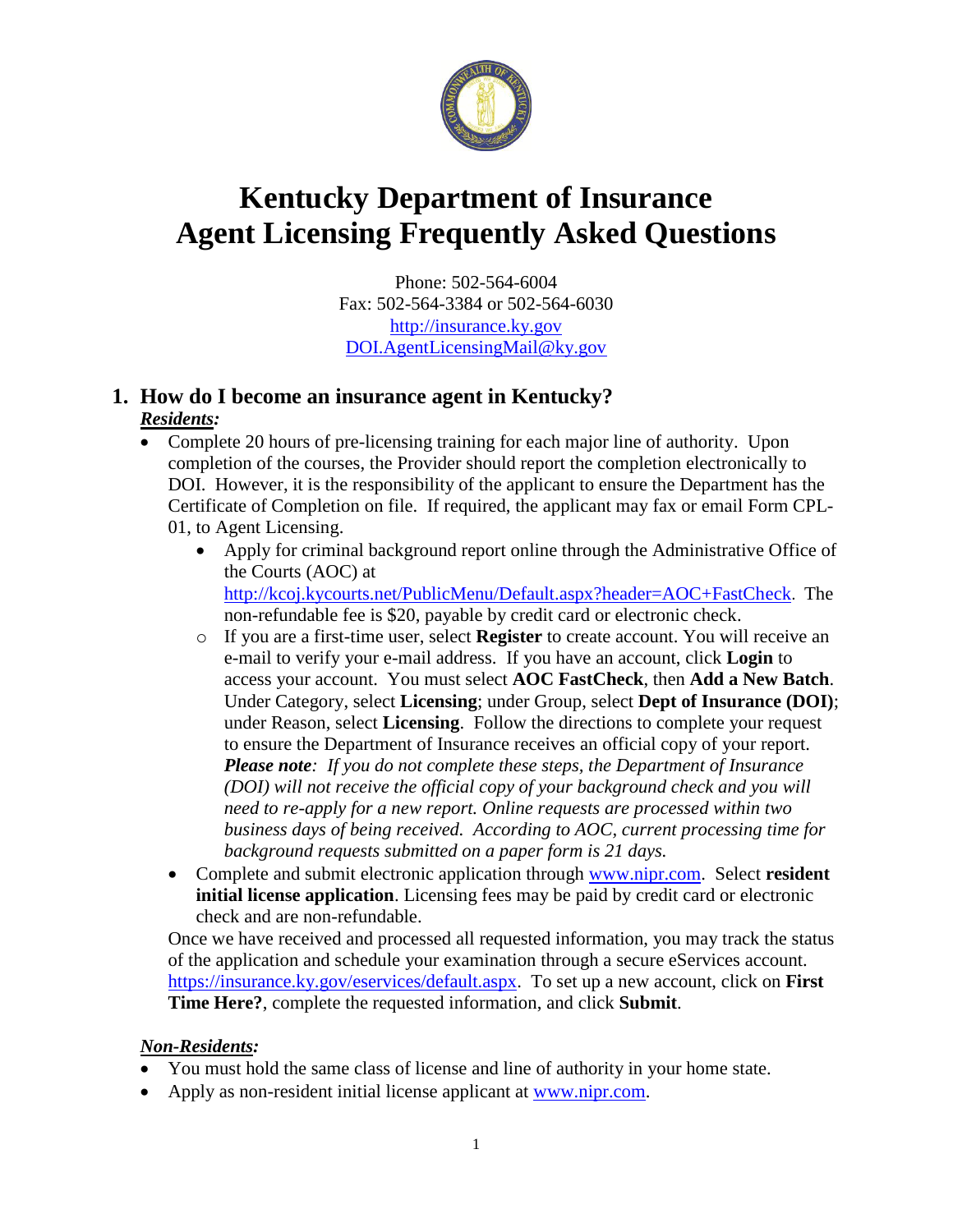Non-resident agents are not required to file continuing education or financial responsibility in Kentucky.

*Please note: If you are applying for an agent license, please do not select consultant on the application. You must hold a consultant license in your resident state to apply for this license.*

*2. I have a criminal record. Will you review my criminal history prior to my application?* No. The DOI has no authority to review information prior to the submission of the application and will not make any approvals or denials without following the proper application process. Each record is reviewed and processed on a case-by-case basis once the application and all supporting documentation are submitted for processing. Please see link below for the background infraction guideline to assist you with providing details and proper paperwork for each affirmative answer on the insurance application. <http://insurance.ky.gov/Documents/GuidelinesBckgrndInfoPublic032210.pdf>

## *3. How do I apply to become an adjuster in Kentucky?*

- If you hold a resident adjuster license in another state, you may apply for a non-resident adjuster license through [www.nipr.com.](http://www.nipr.com/) Select **non-resident adjuster initial application** from the menu, enter your resident state and license number, and complete the application.
- If your home state does not issue an adjuster license, and you have passed a stateadministered adjuster examination in a state other than your home state, you may apply in Kentucky as a non-resident adjuster through [www.nipr.com,](http://www.nipr.com/) and **select non-resident adjuster initial application.**
- If you have not passed a state-administered adjuster examination, you must apply in Kentucky as a resident adjuster, and pass our examination. Electronic application must be completed at [www.nipr.com](http://www.nipr.com/)
- Background checks are required for an applicant who lives or has principal place of business in Kentucky. Apply for criminal background report online at <http://kcoj.kycourts.net/PublicMenu/Default.aspx?header=AOC+FastCheck>. Refer to question 1 for more details.

## *4. Do non-resident adjusters need a background check and proof of financial responsibility?*

- The proof of financial responsibility filing requirement was removed from statute, effective 07/12/2012. Licensees must be financially responsible, but are no longer required to provide proof to DOI.
	- Background checks are required for an adjuster who lives or has principal place of business in Kentucky. Apply for criminal background report online at <http://kcoj.kycourts.net/PublicMenu/Default.aspx?header=AOC+FastCheck>. Please see question 1 for details.

## *5. How long does it take to process an application? Paper? Online?*

• Paper applications are processed within seven business days from the day of receipt in the DOI.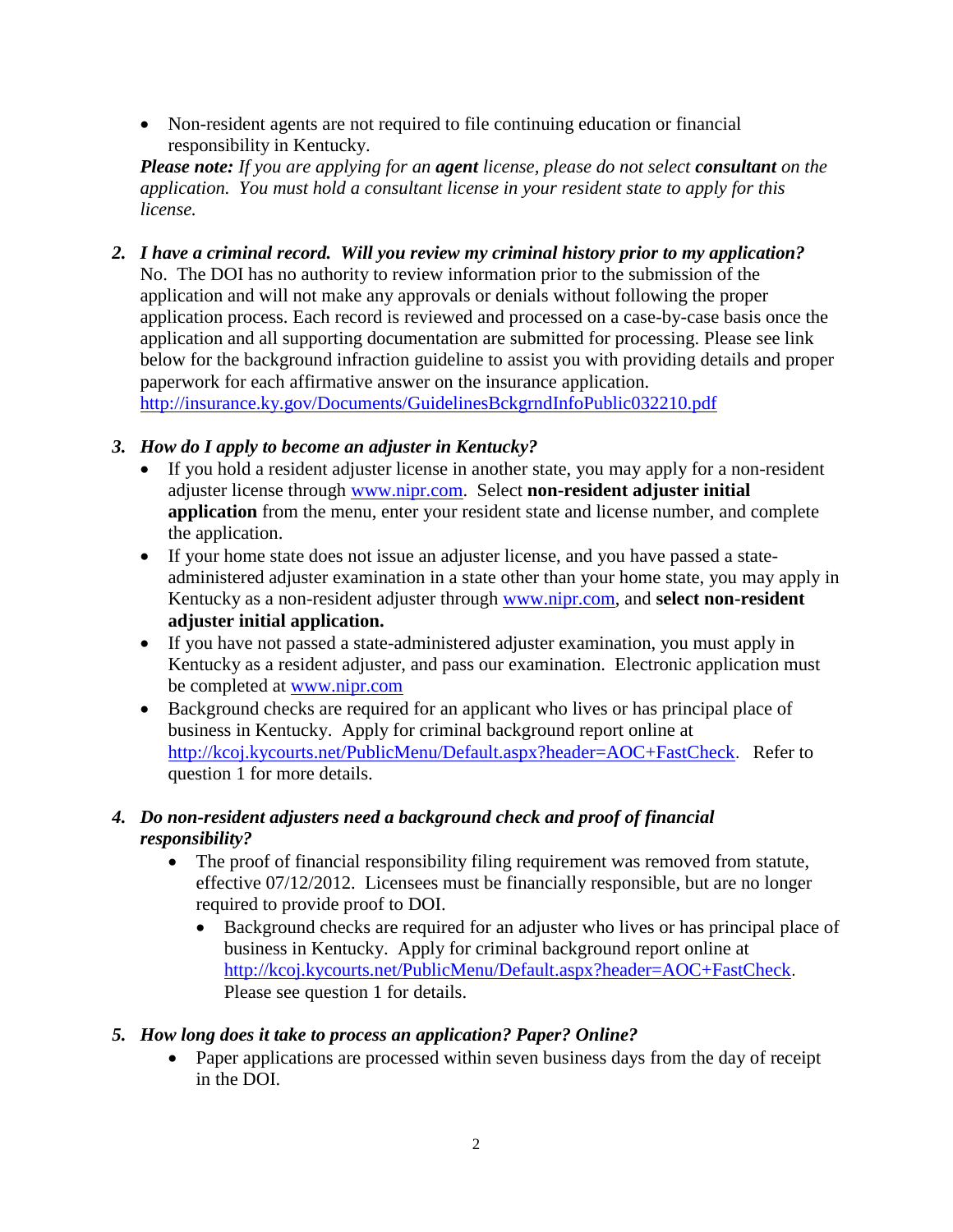- Online applications are processed within 48 business hours, provided all other requirements are complete.
- Applications may be tracked and monitored online at [http://insurance.ky.gov](http://insurance.ky.gov/) by setting up secure access through eServices. Click on the eServices icon in upper right corner. Click on **First time here?** under login information to set up a new account. You will be able to monitor the status of your application, schedule or reschedule an examination, and complete many other electronic services.

*Please note: When all applicable information is received, we will process applications within these timeframes. However, if you have a background infraction or are missing any information that is necessary for processing your application, it may take longer to process. These timeframes are based on normal business processing.* 

#### *6. How do I obtain a copy of a background check?*

Apply for criminal background report online at <http://kcoj.kycourts.net/PublicMenu/Default.aspx?header=AOC+FastCheck>. For more details, see question 1. Please remember, the report is only valid for 60 days.

#### *7. How do I set up an eServices account?*

You may set up an eServices account by accessing the DOI website at [http://insurance.ky.gov.](http://insurance.ky.gov/) Click on the eServices icon in upper right corner. Click on **First Time Here?** under login information to set up a new account. *Please note: You will be unable to set up an account until your application is received at DOI and entered into the database.*

#### *8. How do I find a list of continuing education providers?*

Please see our website for a complete listing of all approved providers, courses and instructors. Click on each provider name in order to view the listing of courses, credit hours, type of course, and provider contact information. Information is available by going to <http://insurance.ky.gov/CE/vProviders.aspx?id=3>

## *9. How many continuing education hours are needed to be compliant and what is the breakdown?*

Continuing education requirements for **resident insurance agents**:

• 24 hours are required. Of those, 3 hours must be in ethics and 6 hours in one or more of the licensed lines of authority. Hours may be any combination of classroom and/or selfstudy.

Continuing education requirements for **resident independent** and **public adjusters**:

• 24 hours are required. Of those, three 3 hours must be in ethics. Hours may be any combination of classroom and/or self-study.

*Please note:* For those individuals who hold an agent and adjuster license, CE hours taken meet requirements for both at the same time.

#### *10. How do I renew my license?*

• To renew your license through the Kentucky Department of Insurance website, you must have an eServices account. If you need to create an account, go to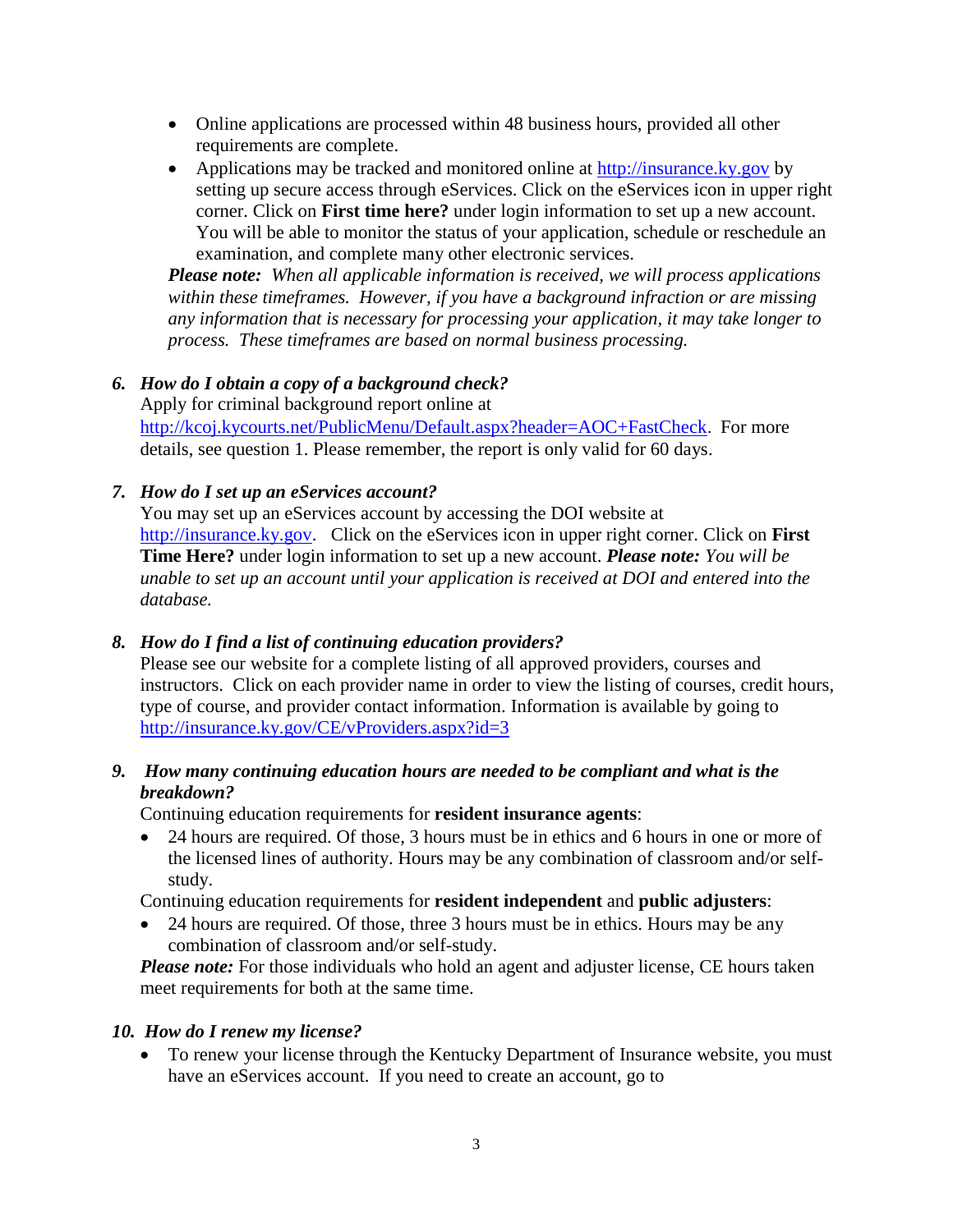[http://insurance.ky.gov](http://insurance.ky.gov/) and click on eServices in the upper right corner. Click on **First Time Here?**, complete the requested information and submit.

*Please note: There is no renewal fee for the agent license if the licensee holds active insurer appointment(s). However, you must renew even if there is no fee. If you have no insurer appointments at time of renewal, the fee is applied. No new license certificate is provided at time of renewal. Current license certificate is continuous until terminated or revoked. A new copy may be printed anytime through eServices.*

#### *11. I completed my continuing education and filed the hours with the Department timely, why am I pending replacement? Or why am I inactive?*

If you completed and filed your CE hours but did not renew your license by the compliance date, your license will change to **pending replacement** for license renewal, and no new appointments or designations will be permitted until the license is renewed.

See license renewal instruction options in question 12. You must renew your license in addition to completing your continuing education hours. If you fail to renew the license while in the pending replacement status (within 60 days from the last day of your birth month), the license expires.

When a license expires (**inactive** status for license, appointments, and designations), you must apply for reinstatement. This requires new license application, license fees, and Administrative Office of the Courts (AOC) background report (if applicable). There will be a gap in licensure. Upon reinstatement of license, all insurers must re-appoint the licensee for appropriate lines of authority.

#### *12. I completed my renewal. When do I receive my new license?*

You may print a new license certificate and a pocket ID card at any time through your secure eServices account.See question 8 for instructions to set up an eServices account.

#### *13. How do I print a duplicate or replacement license?*

You may print a new license certificate and pocket ID card at any time through your secure eServices account.See question 8 for instructions to set up an eServices account.

#### *14. How do I change my address? Name? E-mail?*

You may complete these changes through eServices. See question 8 for information on setting up an account.

Non-resident licensees may update license record information through [www.nipr.com.](http://www.nipr.com/) Record changes may be made for all states in which you hold a license at the same time. Click on **Address Change** to begin this transaction.

# *15. I recently moved and my new state is requesting a clearance letter. How do I get one?*

If you are no longer conducting business in Kentucky, you must complete a voluntary surrender of license. The clearance letter may be requested at this time. The cost is \$5 per letter. This action may be completed through eServices

[https://insurance.ky.gov/Eservices/default.aspx.](https://insurance.ky.gov/Eservices/default.aspx)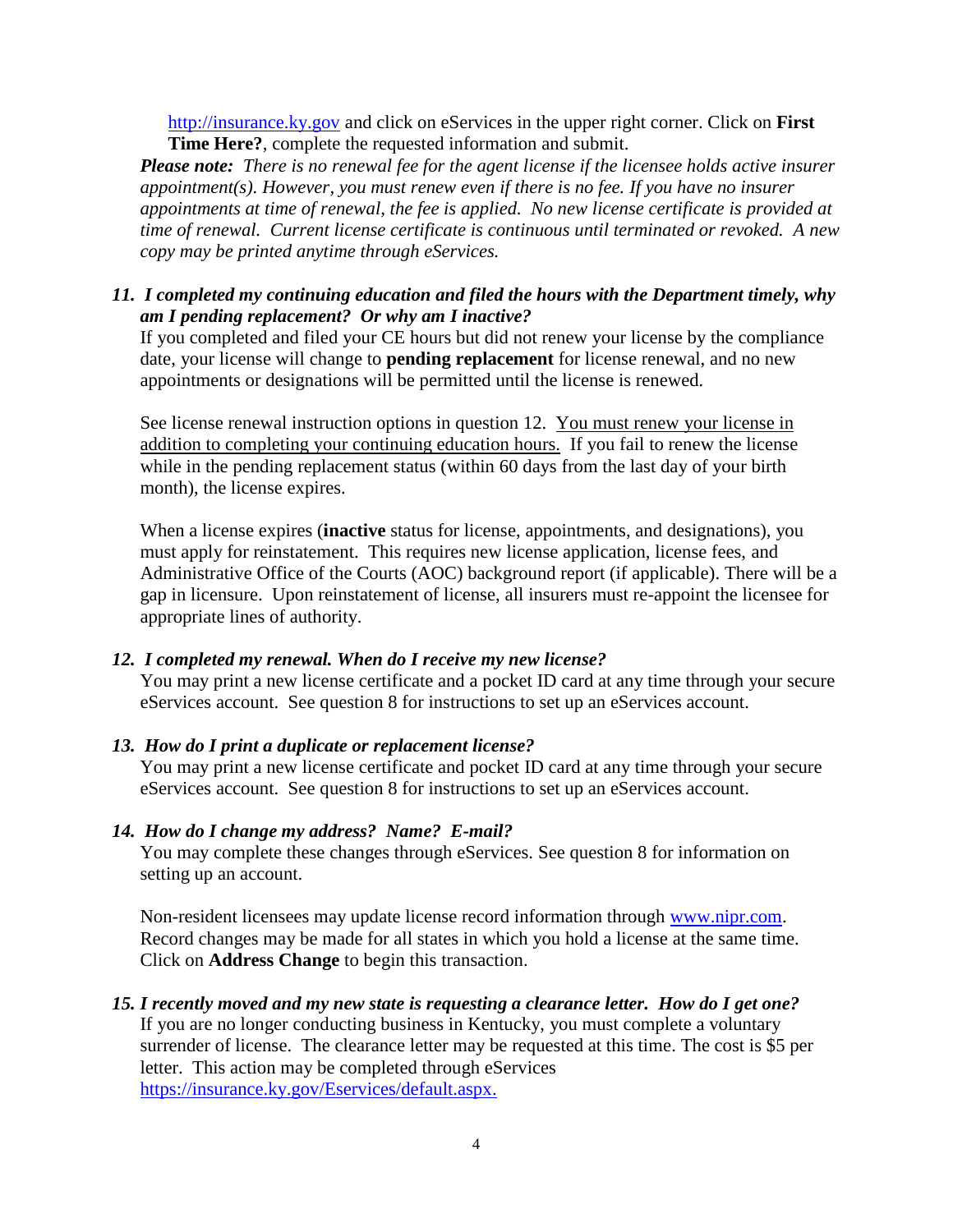If you wish to keep your Kentucky license but change it to "non-resident" status, submit a record correction request through eServices [https://insurance.ky.gov/eservices/default.aspx.](https://insurance.ky.gov/eservices/default.aspx) The clearance letter may be requested at this time. The cost is \$5 per letter.

*Please note: You may want to check with your new resident state's DOI to see if a clearance letter is necessary. All states may verify license status on NIPR, and most no longer require a clearance letter.*

## *16. How do I license a business entity (BE)? Resident BE:*

- Business entities must apply through [www.nipr.com](http://www.nipr.com/) for licensure (processed within 48 business hours providing all requirements are completed), or submit **Form 8301-BE** by mail [http://insurance.ky.gov/Documents/8301BEBusEntity031810.pdf.](http://insurance.ky.gov/Documents/8301BEBusEntity031810.pdf) Paper applications are processed within seven business days, providing all requirements are completed.
- The fees for an agent resident BE are \$100 application fee plus \$100 for each line of authority requested.
- See link to fee schedule enclosed below for the fees for other business entity licenses. <http://insurance.ky.gov/Documents/feeschedule042511.pdf>
- If applying for a business entity agent license, the designated responsible producers must be licensed in Kentucky and appointed by an insurance carrier for the same lines of authority that the business entity is requesting. The designated responsible individual for other special class business entity licenses must be licensed in Kentucky.

## *Non-Resident BE:*

- Business entity must apply through [www.nipr.com](http://www.nipr.com/) for licensure (processed within 48 business hours providing all requirements are completed), or submit **Form 8301-BE** by mail [http://insurance.ky.gov/Documents/8301BEBusEntity031810.pdf .](http://insurance.ky.gov/Documents/8301BEBusEntity031810.pdf) Paper applications are processed within seven business days, providing all requirements are completed.
- The fees for a non-resident agent BE are \$120 application fee plus \$120 for each line of authority requested.
- See link to fee schedule enclosed below for the fees for other business entity licenses. <http://insurance.ky.gov/Documents/feeschedule042511.pdf>
- If applying for a business entity agent license, the initial designated responsible producer must be licensed in Kentucky for the same lines of authority that the BE is requesting. All additional designated responsible producers must be licensed for the same lines of authority and appointed by at least one insurance carrier. The designated responsible individual for other special class business entity licenses must be licensed in Kentucky.

#### *17. How do you designate an individual agent to a business entity?*

• You may add or terminate designations through your business entity eServices account – <https://insurance.ky.gov/eservices/default.aspx>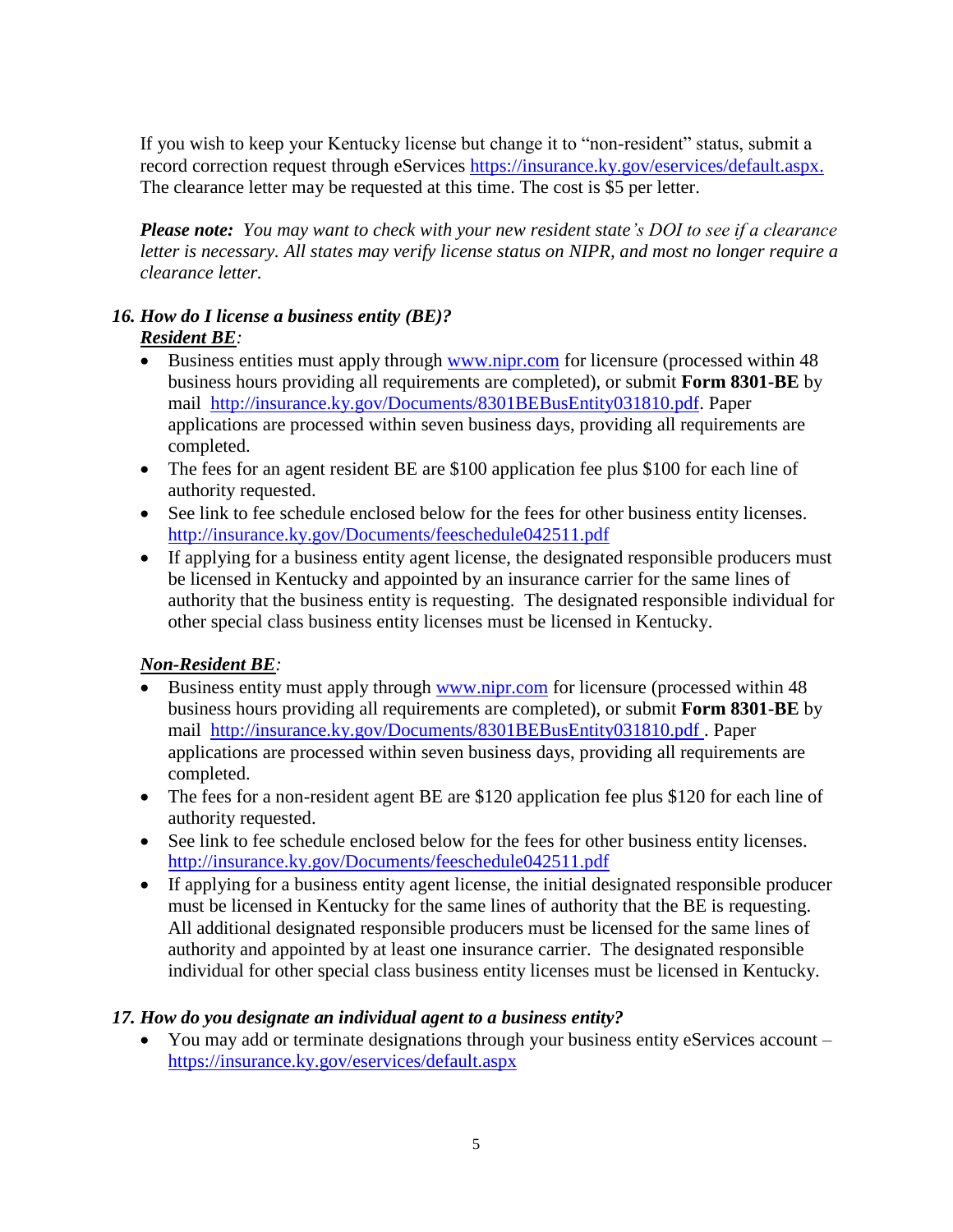#### *18. If the individual license is active, why is the business license pending?*

The business entity may need to provide additional information to finish the processing of the application that was submitted for licensure. The business entity may check its status online through its secure eServices account. Our office also sends a letter to the business entity that states the reason(s) that the application is in a pending status and allows the business entity 30 days to submit the requested additional information before the application will be placed in a denied status.

### *19. Our business entity changed its Federal Employer Identification Number (FEIN). What do we provide to show the change?*

- If the FEIN was changed due to an organizational change, you must submit a Record Correction Request through the eServices account.
- If the FEIN was changed due to the business being sold or the business is closing, you must surrender the license and apply with a new application and all applicable fees for the new business entity.
- If the business entity changed both the FEIN and the name, you must follow the same guidelines as noted above.

## *20. I just moved to Kentucky from another state, how do I change my Kentucky license to resident status?*

- If you hold a Kentucky non-resident license and you are just changing residency, you must complete the following:
	- o **A paper application Form 8301** with appropriate supporting documentation for any affirmative background answers.
	- o Apply for criminal background report online at <http://kcoj.kycourts.net/PublicMenu/Default.aspx?header=AOC+FastCheck>. The non-refundable fee is \$20, payable by credit card or electronic check.
	- o No fees are required if you are changing residency, currently hold the Kentucky non-resident license, and the change is within 90 days of previous resident state inactive status.

## *21. I just got a letter that states, "The National Producer Database indicates you hold a resident license in another state. You must obtain this license in your resident state before receiving a Kentucky non-resident license." What does that mean?*

- In order to hold an active non-resident license in the state of Kentucky, you must hold the same license class and lines of authority in your home state as a resident agent.
- If you applied for a consultant license but hold an agent license in your resident state and intended to apply for a non-resident agent license, then you may send an e-mail to request a correction from consultant to agent. You will need to correct page 2 of the application. Additional fees will be required.